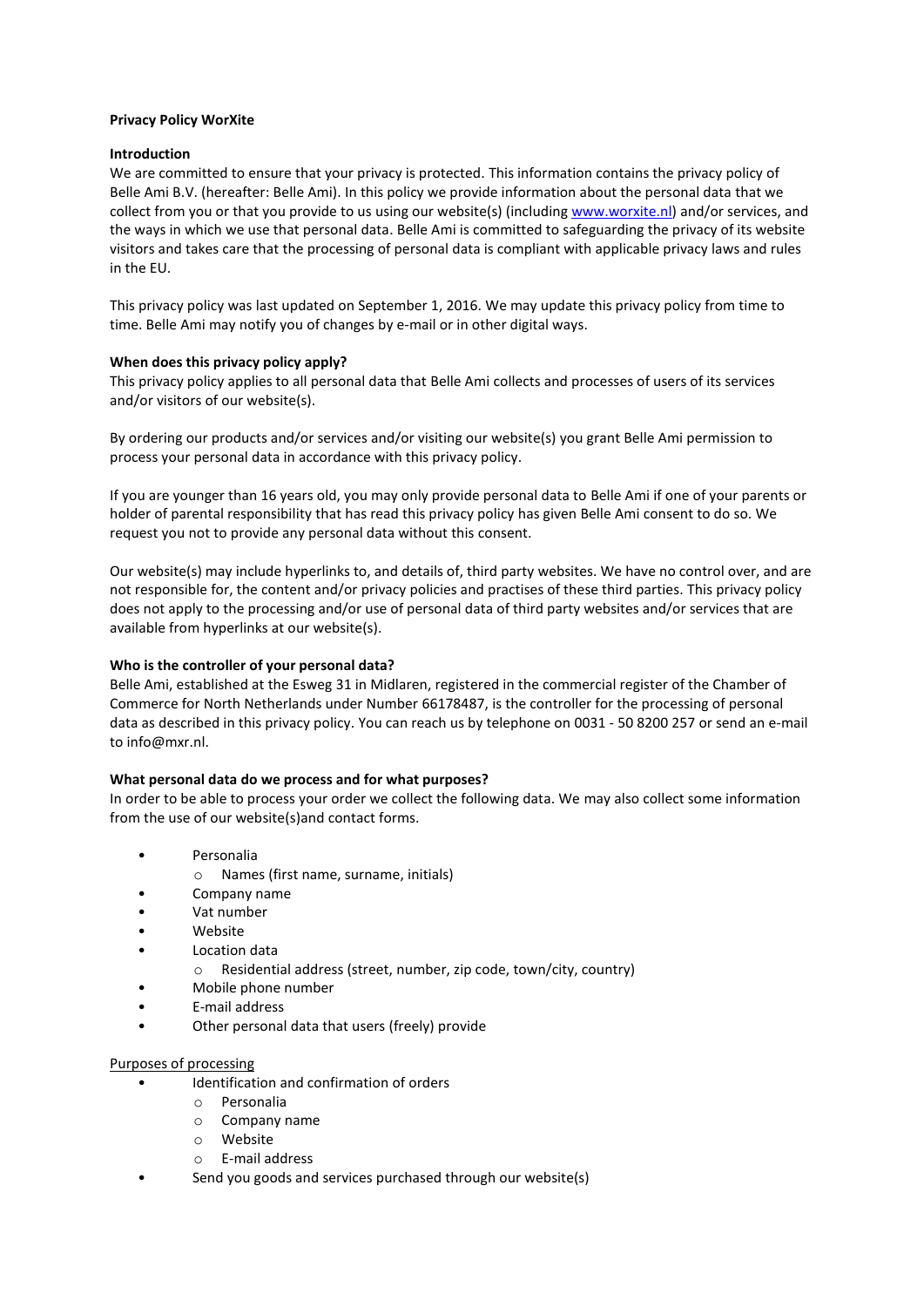- o Personalia
- o Company name
- o Location data
- Inform users on progress, developments and information about orders, our products and or services (including sending newsletters)
	- o Personalia
	- o Company name
	- o Location data
	- o E-mail address
	- o Mobile phone number

# Website(s)

# Visitors

- Ip-address
- Cookies (see below)
- General visitor data, like most visited pages
- Information send to us by filling in our contact form (name(s), e-mail address, mobile phone number and the content of your message)

# Purposes of processing

Within the website(s) surf- and click behaviour, cookies and general visitor data is being analysed with Google Analytics (see below). The purpose is to improve our website(s), services and business, technical performance and/or security for our users and/or visitors. With this information, Belle Ami can adjust the websites and/or services to the need of users and/or visitors. Individual surf- and click behaviour will not be tracked from users and/or visitors.

The personal data provided in the contact form can be used for identification and to be able to respond to the message.

# **Cookies**

Our website(s) uses cookies. Cookies are small files that a site or its service provider transfers to your device (for example: computer, tablet or smartphone) through your Web browser (if you allow) that enables the site's or service provider's systems to recognize your browser and capture and remember certain information. For instance, we use cookies to help us remember and process the items in your shopping cart. They are also used to help us understand your preferences based on previous or current site activity, which enables us to provide you with improved services. We also use cookies to help us compile aggregate data about site traffic and site interaction so that we can offer better site experiences and tools in the future.

You are able to configure your web browser to refuse cookies. Blocking all cookies will probably have a negative impact upon the usability of many websites, and may result in not being able to use all of the features on our website(s).

# Google Analytics

We use Google Analytics to analyse the use of our website(s). Google can use this data and supply it to other third parties if required to do so by law and/or juridical order. We cannot influence this. The information that Google collects is anonymised as much as reasonably possible. This information can be transferred to Google's servers in the United States. Your IP-address will not be sent.

# **How long is your personal data retained for these purposes?**

Personal data that we process for any purpose or purposes shall not be kept for longer than is necessary for that purpose or those purposes. Users can request Belle Ami to delete or change their personal data at any time.

Belle Ami may, for its own processing purposes, refuse to delete certain personal data from users, if this data can contribute to the goals of Belle Ami and retaining this data does not cause an disproportionate breach of the users privacy.